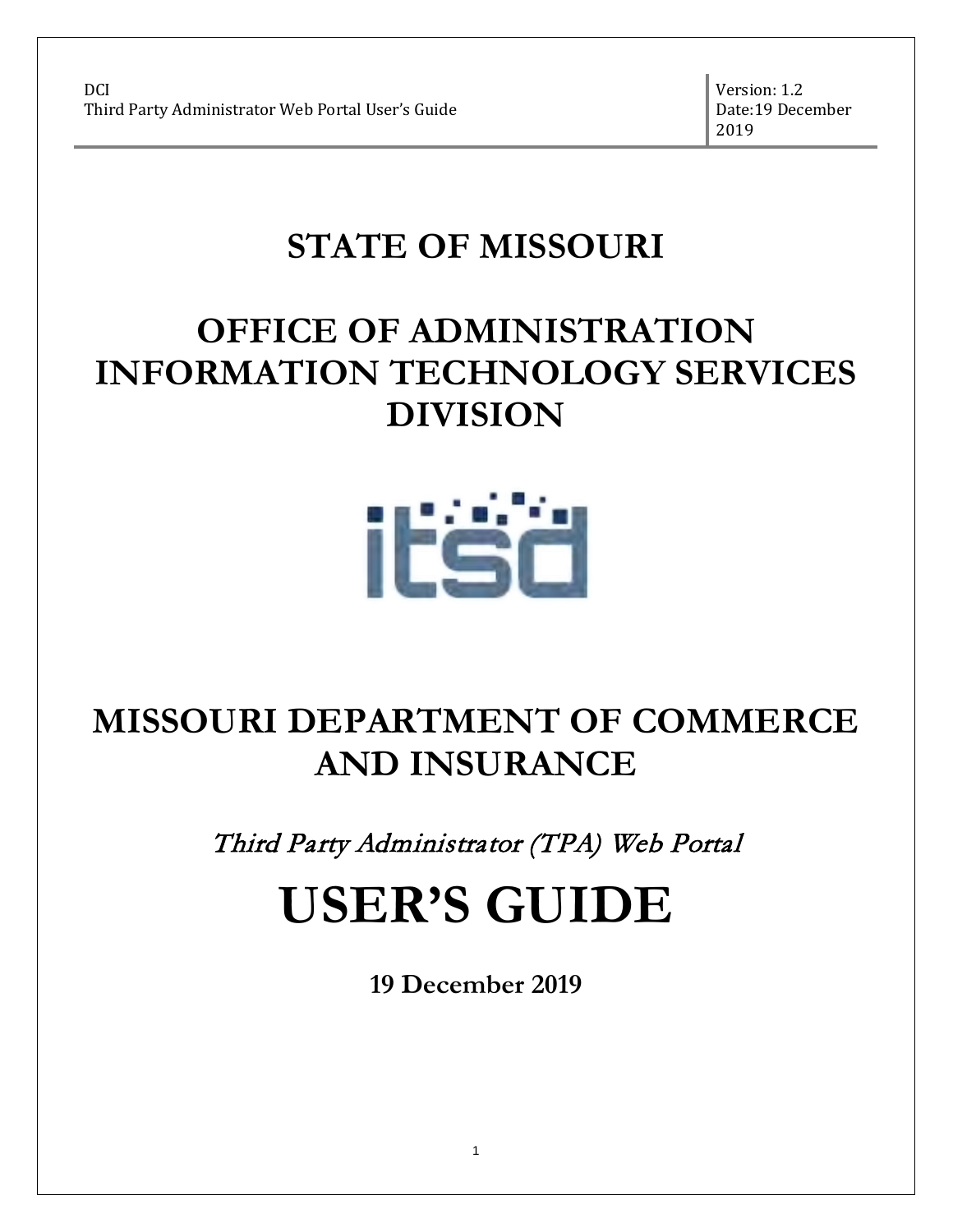#### DCI Third Party Administrator Web Portal User's Guide

# TABLE OF CONTENTS

<span id="page-1-0"></span>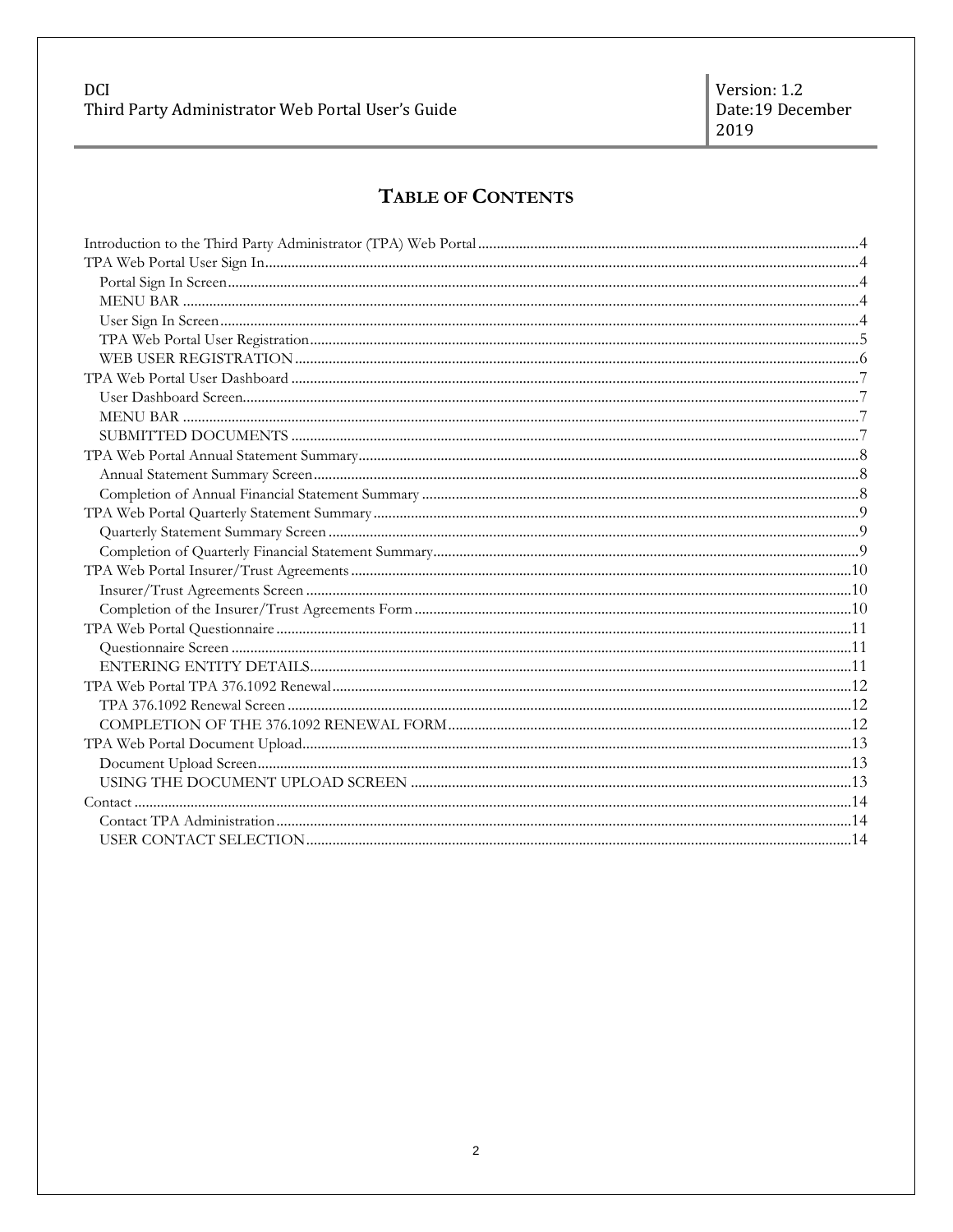| <b>Revision History</b> |      |                   |                                      |
|-------------------------|------|-------------------|--------------------------------------|
| $Date(*)$               | Ver. | Author            | Status – Description                 |
| 1/1/2016                |      | Steven Tackett    | Initial version.                     |
| 1/7/2016                | 1.1  | Steven Tackett    | Updating images and correcting text. |
| 12/19/2019              | 1.2  | Sandy Kliethermes | Updating images and correcting text. |
|                         |      |                   |                                      |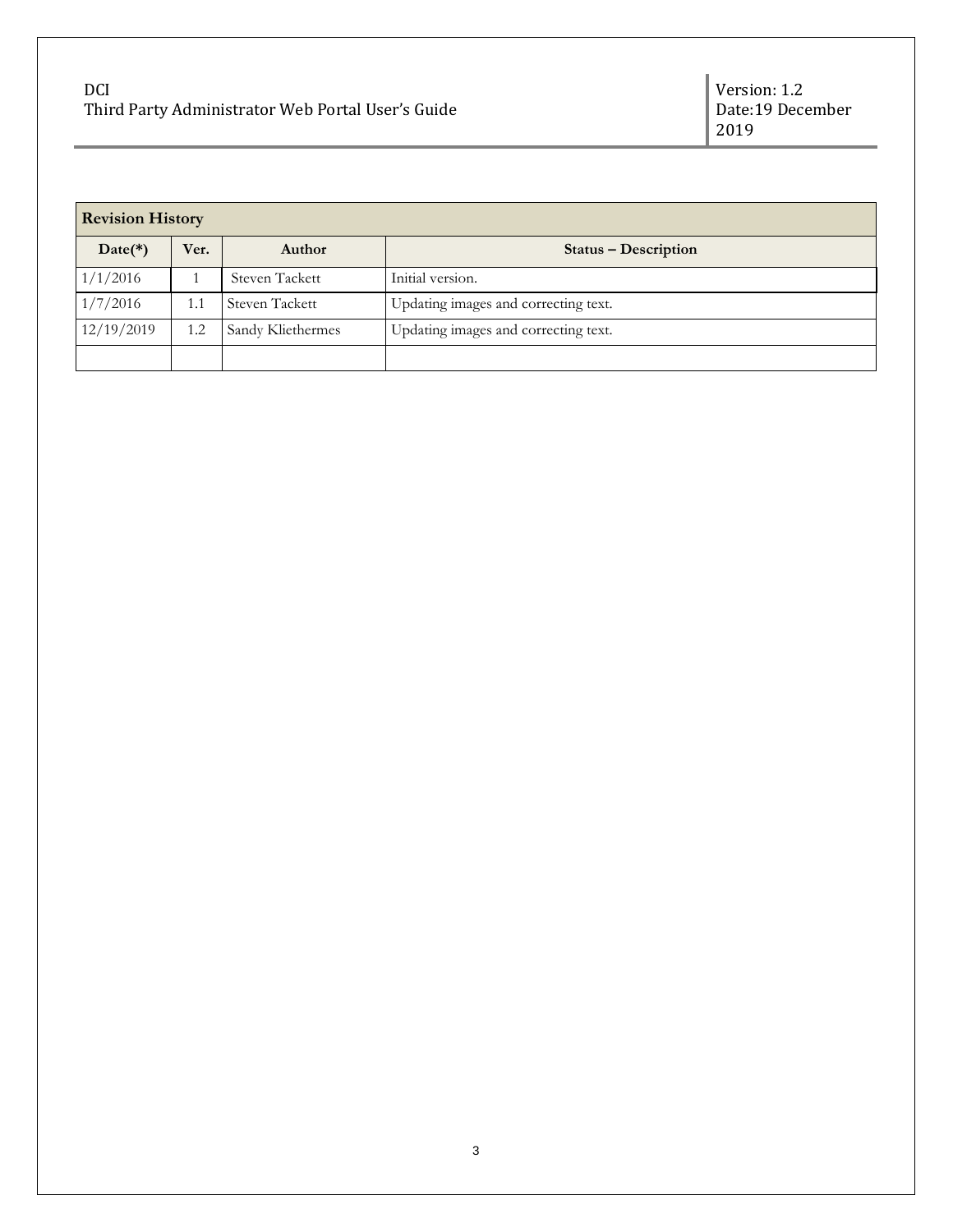# <span id="page-3-0"></span>**INTRODUCTION TO THE THIRD PARTY ADMINISTRATOR (TPA) WEB PORTAL**

# <span id="page-3-1"></span>**TPA Web Portal User Sign In**

<span id="page-3-2"></span>

| Missouri Department of Commerce & Insurance<br>Third Party Administrator |                                           |                        |
|--------------------------------------------------------------------------|-------------------------------------------|------------------------|
| Home<br>Create Account                                                   | <b>Forgot Password</b><br>Contact<br>Help |                        |
| Sign in                                                                  |                                           |                        |
|                                                                          |                                           |                        |
|                                                                          | <b>Username:</b>                          |                        |
|                                                                          |                                           |                        |
|                                                                          | Password:                                 |                        |
|                                                                          | Remember Me?                              |                        |
|                                                                          | Sign in                                   |                        |
|                                                                          |                                           |                        |
|                                                                          |                                           |                        |
|                                                                          |                                           |                        |
|                                                                          |                                           |                        |
|                                                                          |                                           | <b>Connect With Us</b> |

#### <span id="page-3-3"></span>**MENU BAR**

- SIGN IN MOVE TO SIGN IN SCREEN
- $\bullet$  CREATE ACCOUNT CREATE AN ACCOUNT
- FORGOT PASSWORD CONTACT TO SEND A PASSWORD RECOVERY TOKEN (USING USERNAME)
- $\triangleleft$  CONTACT TPA ADMINISTRATION (SEE CONTACT SECTION)
- ◆ HELP DISPLAYS THE TPA USER'S GUIDE

#### <span id="page-3-4"></span>**User Sign In Screen**

- SELECT NEW ACCOUNT REGISTRATION IF ONE HAS NOT BEEN ESTABLISHED
- $\bullet$  ENTER USER NAME AND PASSWORD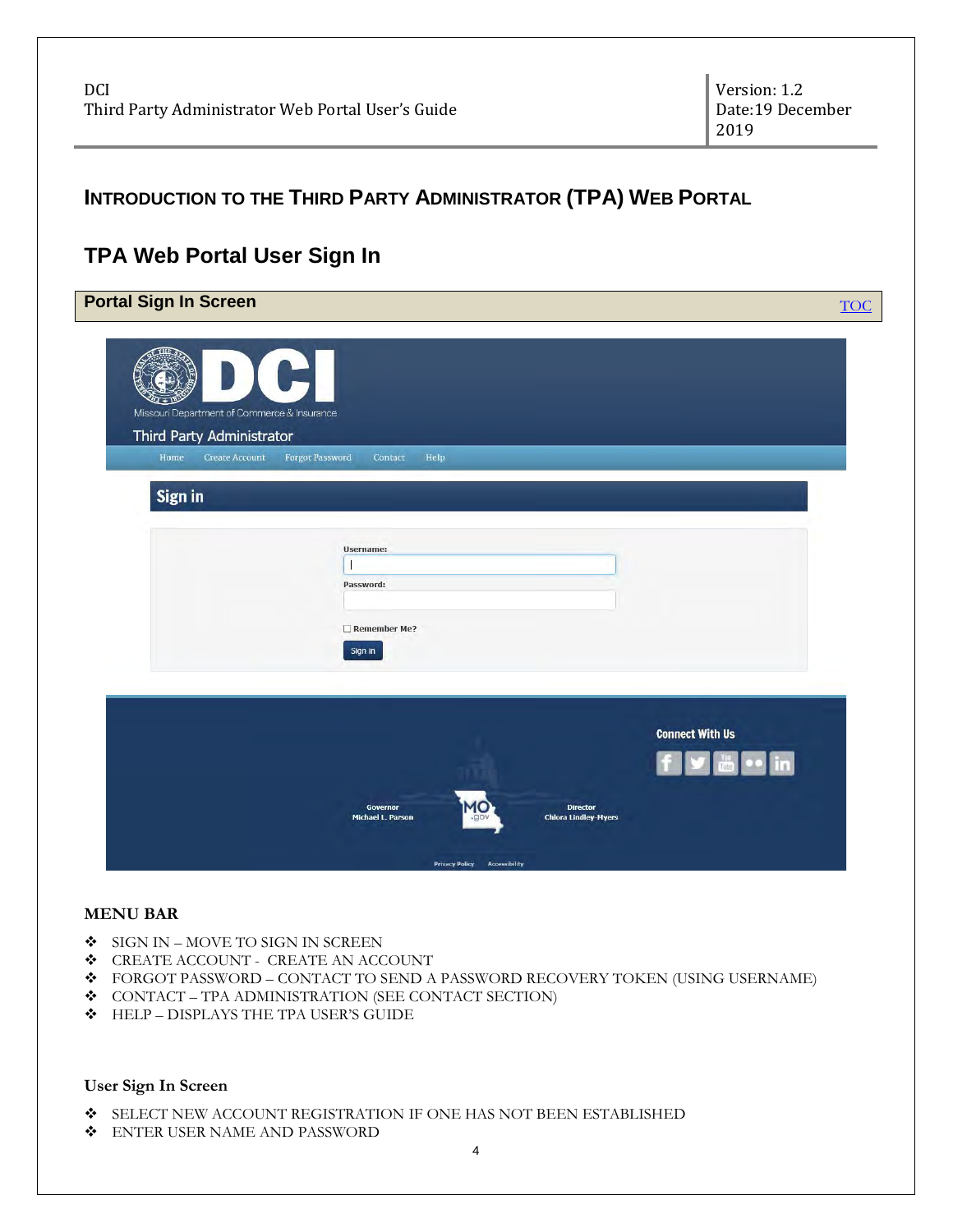<span id="page-4-0"></span>

| Mason Disserered of Concorne& reasence<br>Third Party Administrator |                                                        |  |
|---------------------------------------------------------------------|--------------------------------------------------------|--|
|                                                                     | Romé Creaz Account - Barget Rasword - Concert - Hally- |  |
| <b>Create account</b>                                               |                                                        |  |
|                                                                     | Username:                                              |  |
|                                                                     | Email:                                                 |  |
|                                                                     | Password, U                                            |  |
|                                                                     | <b>Confirmation Password:</b>                          |  |
|                                                                     | Third Party Administrator Name:<br>Select Company      |  |
|                                                                     | Company is a Pharmacy Benefits Manager: []             |  |
|                                                                     | <b>Contact First Name:</b>                             |  |
|                                                                     | Contact Last Name:                                     |  |
|                                                                     | Contact Title:                                         |  |
|                                                                     | Est<br>Contact Phone Number:                           |  |
|                                                                     | Contact Information                                    |  |
|                                                                     | Contact is foreign address: $\square$                  |  |
|                                                                     | <b>Contact Address:</b>                                |  |
|                                                                     | Contact Address 2:                                     |  |
|                                                                     | Contact City:                                          |  |
|                                                                     | <b>Contact State:</b><br>$\overline{\mathbf{v}}$       |  |
|                                                                     | Contact Zip Code:                                      |  |
|                                                                     | Address information is the same: $\Box$                |  |
|                                                                     | -Record Keeping Location-                              |  |
|                                                                     | Record Keeping Location is foreign address: [3]        |  |
|                                                                     | Address:                                               |  |
|                                                                     | Address 2:                                             |  |
|                                                                     | City:                                                  |  |
|                                                                     | State:<br>$\overline{\mathbf{M}}$                      |  |
|                                                                     | Zip Code:                                              |  |
|                                                                     | Sanual                                                 |  |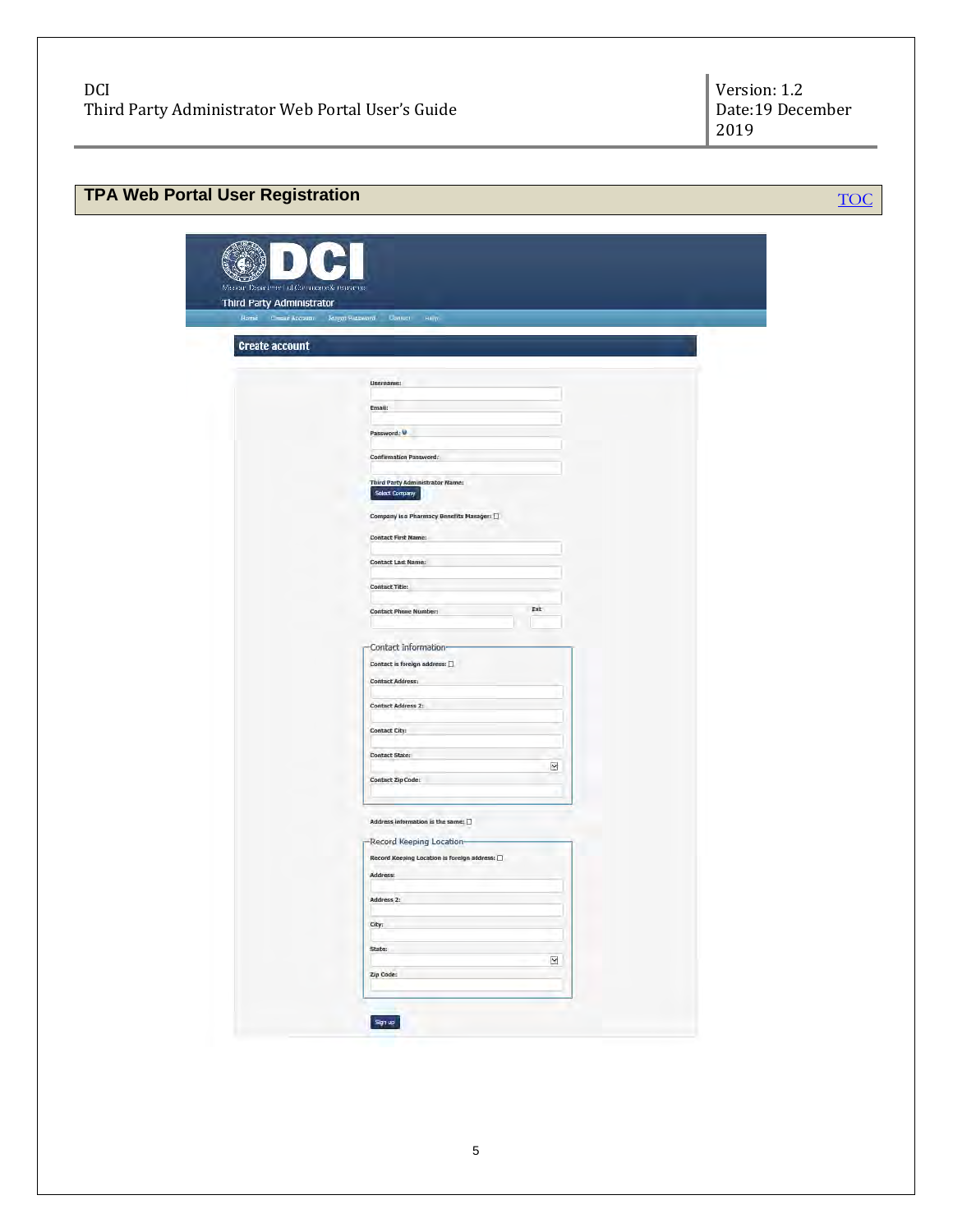#### <span id="page-5-0"></span>**WEB USER REGISTRATION**

- $\bullet$  USERNAME ACCOUNT USERNAME (UNIQUE)
- **EMAIL ACCOUNT EMAIL ADDRESS**
- PASSWORD NEEDS TO COMPLY WITH PASSWORD RULES (1 UPPER CASE, 1 LOWER CASE, 1 NUMBER OR SPECIAL CHARACTER, AND 8 CHARACTERS IN LENGTH)
- $\triangleleft$  CONFIRMATION PASSWORD CONFIRMS THAT PASSWORD MATCHES
- COMPANY NAME SELECTABLE COMPANY NAME (UNIQUE)
- COMPANY IS A PHARMACY BENEFITS MANAGER DENOTES IF ACCOUNT COMPANY IS A PHAMACY BENEFIITS MANAGER
- $\div$  CONTACT FIRST NAME CONTACT PERSON'S FIRST NAME
- $\div$  CONTACT LAST NAME CONTACT PERSON'S LAST NAME
- $\bullet$  CONTACT TITLE CONTACT PERSON'S TITLE
- $\bullet$  CONTACT PHONE CONTACT PHONE NUMBER
- $\triangleleft$  CONTACT PHONE EXT CONTACT PHONE EXTENSION
- CONTACT IS FOREIGN ADDRESS DENOTES IF CONTACT ADDRESS IS A FOREIGN ADDRESS
- $\bullet$  CONTACT ADDRESS CONTACT ADDRESS
- CONTACT ADDRESS 2 CONTACT ADDRESS (SECOND LINE, IF NEEDED)
- $\bullet$  CONTACT CITY CONTACT CITY (PROVINCE/REGION IF FOREIGN)
- $\triangleleft$  CONTACT STATE CONTACT STATE (COUNTRY IF FOREIGN)
- CONTACT ZIP CODE CONTACT ZIP (POSTAL CODE IF FOREIGN)
- ADDRESS INFORMATION IS THE SAME DUPLICATES CONTACT INFORMATION TO RECORD KEEPING INFORMATION
- RECORD KEEPING LOCATION IS FOREIGN ADDRESS DENOTES IF PHYSICAL RECORDS ARE MAINTAINED IN A FOREIGN LOCATION
- RECORD KEEPING LOCATION ADDRESS RECORD KEEPING ADDRESS
- RECORD KEEPING LOCATION ADDRESS 2 RECORD KEEPING ADDRESS (SECOND LINE, IF NEEDED)
- RECORD KEEPING LOCATION CITY RECORD KEEPING CITY (PROVINCE/REGION IF FOREIGN)
- RECORD KEEPING LOCATION STATE RECORD KEEPING STATE (COUNTRY IF FOREIGN)
- RECORD KEEPING LOCATION ZIP RECORD KEEPING ZIP CODE (POSTAL CODE IF FOREIGN)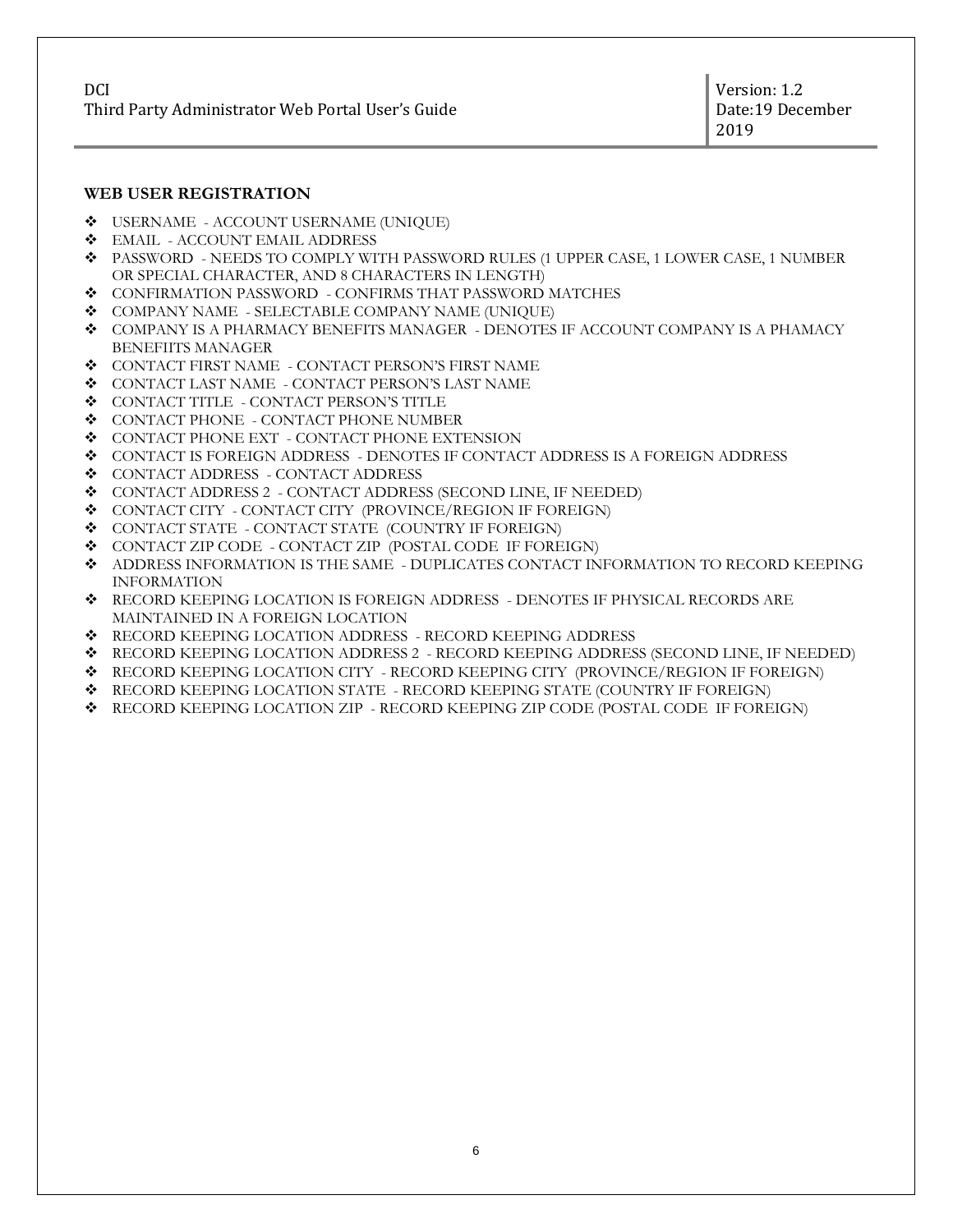# <span id="page-6-0"></span>**TPA Web Portal User Dashboard**

<span id="page-6-1"></span>

#### <span id="page-6-2"></span>**MENU BAR**

- $\triangle$  HOME TAKES YOU TO HOME DASHBOARD SCREEN
- FORMS SELECT FORMS TO SUBMIT AND ACCESS THE DOCUMENT UPLOAD
- ACCOUNT UPDATE ACCOUNT SETTINGS OR SIGN OUT
- **\*** HELP DISPLAYS THE TPA USER'S GUIDE

#### <span id="page-6-3"></span>**SUBMITTED DOCUMENTS**

- $\div$  FORM NAMES ACT AS LINK TO FORMS
- CHECK MARKS WILL IDENTIFY FORMS THAT HAVE BEEN SUBMITTED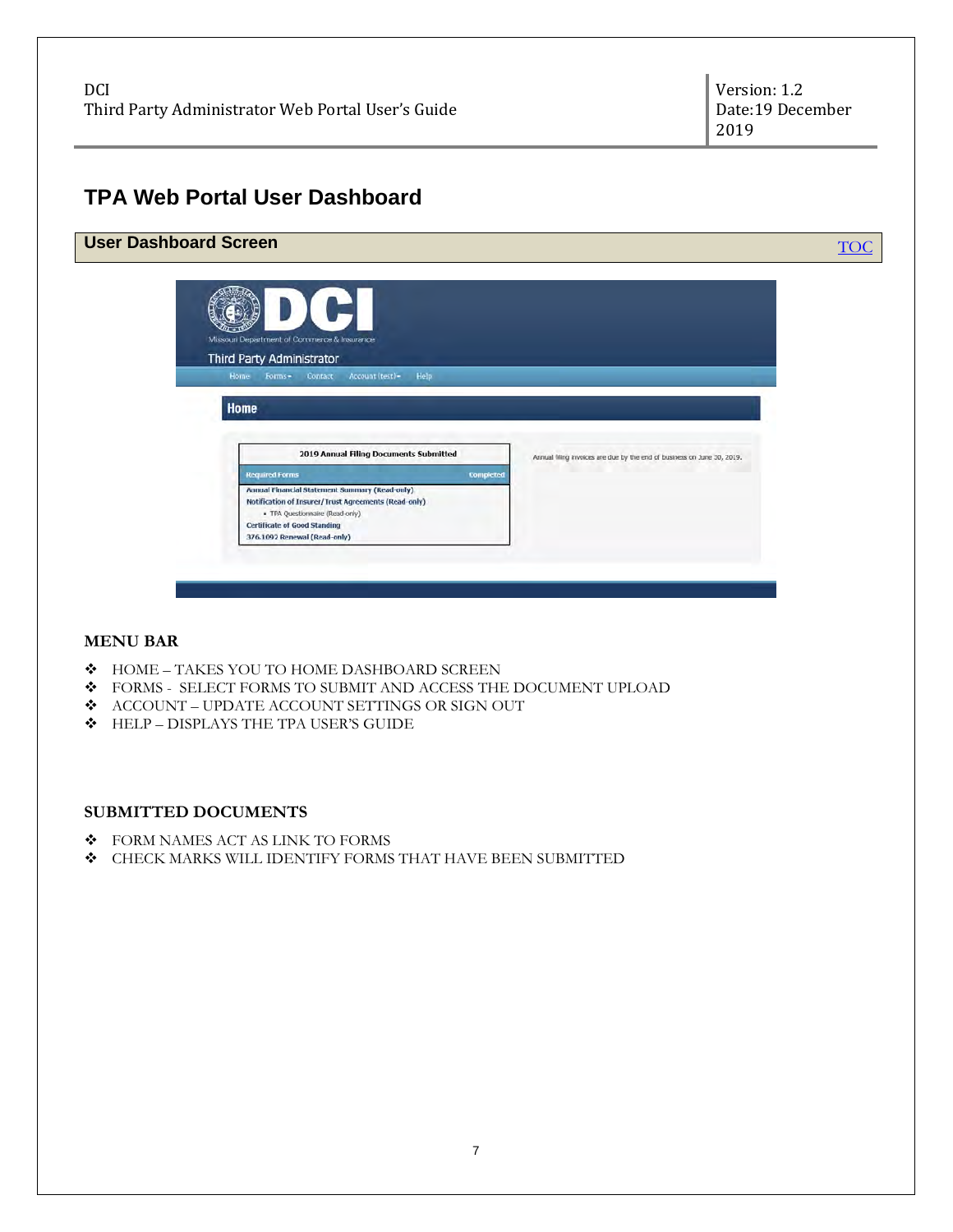# <span id="page-7-0"></span>**TPA Web Portal Annual Statement Summary**

<span id="page-7-1"></span>

| Missouri Department of Commerce & Insurance       | FI.                                                                |   |
|---------------------------------------------------|--------------------------------------------------------------------|---|
| Third Party Administrator                         |                                                                    |   |
| Home<br>Forms $-$                                 | Help<br>Contact<br>Account (test) $\sim$                           |   |
|                                                   | <b>Annual Financial Statement Summary (Read-only)</b>              |   |
|                                                   | ANNUAL FINANCIAL STATEMENT SUMMARY MUST BE SUBMITTED BY MARCH 1st. |   |
|                                                   |                                                                    |   |
| This annual financial summary is submitted as of: |                                                                    | 圈 |
| <b>Please Provide the Following Information</b>   |                                                                    |   |
| Assets:                                           | $\bar{\mathbb{S}}$                                                 |   |
| <b>Liabilities:</b>                               | $\mathsf S$                                                        |   |
| Equity:                                           | $\mathsf{\$}$                                                      |   |
| <b>Accounts Receivable:</b><br>(Excluding         | $\hat{\mathbb{S}}$                                                 |   |
|                                                   |                                                                    |   |
| Intercompany<br>Receivables)                      |                                                                    |   |

#### <span id="page-7-2"></span>**Completion of Annual Financial Statement Summary**

- ALL FIELDS MUST BE COMPLETED TO BE SUBMITTED
- EACH AMOUNT FIELD ALLOWS UP TO 15 DIGITS TO BE ENTERED
- $\div$  FIELDS ARE LIMITED TO WHOLE DOLLAR AMOUNTS ONLY
- ALL NEGATIVE AMOUNTS ARE DISPLAYTED IN RED AND WITH PARENTHESIS
- $\bullet$  FORMATTING IS APPLIED AFTER AMOUNTS ARE ENTERED
- PHARMACY BENEFITS MESSAGE IS BASED UPON THE ACCOUNT REGISTRATION SCREEN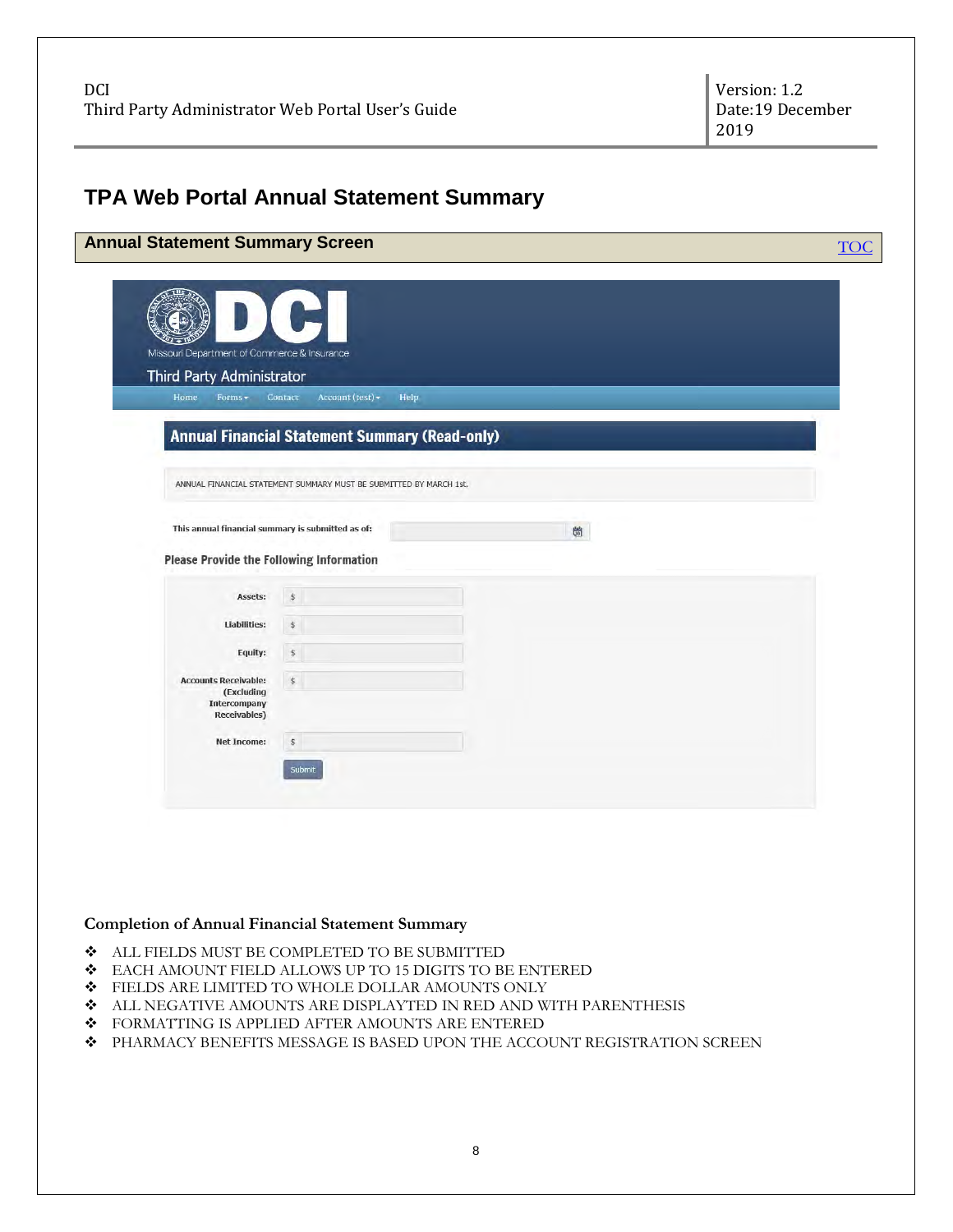# <span id="page-8-0"></span>**TPA Web Portal Quarterly Statement Summary**

<span id="page-8-1"></span>

|                                                                                                      | <b>Quarterly Statement Summary Screen</b>    |            |                    |  |  |  |
|------------------------------------------------------------------------------------------------------|----------------------------------------------|------------|--------------------|--|--|--|
|                                                                                                      | <b>Quarterly Financial Statement Summary</b> |            |                    |  |  |  |
| This site has recently undergone significant changes. Consult the user guides in the dropdown above. |                                              |            |                    |  |  |  |
| COMPANY IS A PHARMACY BENEFITS MANAGER.                                                              |                                              |            |                    |  |  |  |
| $\blacktriangledown$<br>1st Quarter                                                                  | financial summary is submitted as of:        | 10/09/2015 | $\frac{\sinh}{20}$ |  |  |  |
| <b>Please Provide the Following Information</b>                                                      |                                              |            |                    |  |  |  |
| <b>Assets:</b>                                                                                       | $\frac{4}{9}$                                |            |                    |  |  |  |
| <b>Liabilities:</b>                                                                                  | $\frac{4}{9}$                                |            |                    |  |  |  |
| <b>Equity:</b>                                                                                       | $\frac{4}{9}$                                |            |                    |  |  |  |
| <b>Accounts Receivable:</b><br>(Excluding<br><b>Intercompany</b><br><b>Receivables</b> )             | $\frac{1}{2}$                                |            |                    |  |  |  |
| <b>Net Income:</b>                                                                                   | \$<br>Submit                                 |            |                    |  |  |  |

#### <span id="page-8-2"></span>**Completion of Quarterly Financial Statement Summary**

- ALL FIELDS MUST BE COMPLETED TO BE SUBMITTED
- EACH AMOUNT FIELD ALLOWS UP TO 15 DIGITS TO BE ENTERED
- $\bullet$  FIELDS ARE LIMITED TO WHOLE DOLLAR AMOUNTS ONLY
- ALL NEGATIVE AMOUNTS ARE DISPLAYTED IN RED AND WITH PARENTHESIS
- $\bullet$  FORMATTING IS APPLIED AFTER AMOUNTS ARE ENTERED
- $\blacklozenge$  PHARMACY BENEFITS MESSAGE IS BASED UPON THE ACCOUNT REGISTRATION SCREEN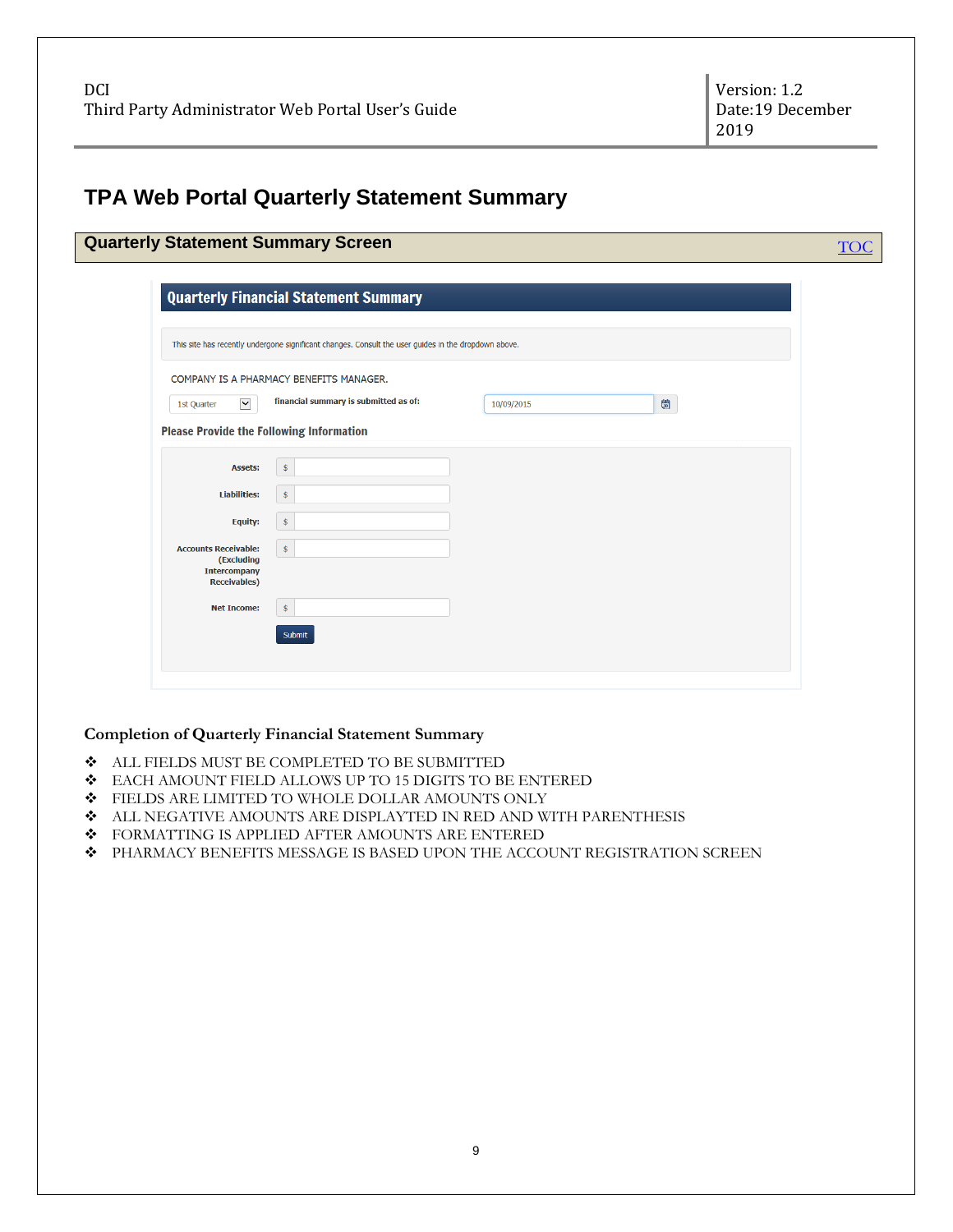# <span id="page-9-0"></span>**TPA Web Portal Insurer/Trust Agreements**

<span id="page-9-1"></span>

| Missouri Department of Commerce & Insurance            |                                                                                                                               |                                                             |  |
|--------------------------------------------------------|-------------------------------------------------------------------------------------------------------------------------------|-------------------------------------------------------------|--|
| Third Party Administrator<br>Contact<br>Home<br>Forms* | Help<br>Account (test) -                                                                                                      |                                                             |  |
|                                                        | <b>Notification of Insurer/Trust Agreements (Read-only)</b>                                                                   |                                                             |  |
|                                                        |                                                                                                                               |                                                             |  |
| Instructions:                                          |                                                                                                                               |                                                             |  |
|                                                        | 1. THIS FORM MUST BE SUBMITTED WITH THE FINANCIAL STATEMENT TO THE DEPARTMENT OF COMMERCE AND INSURANCE ON OR BEFORE MARCH 1. |                                                             |  |
|                                                        | 2. A \$250.00 FILING FEE MUST BE SUBMITTED WITH THIS NOTIFICATION.<br>INVOICE NUMBER OF FILING FEE PAYMENT                    |                                                             |  |
| I do not have an insurer/trust agreement:              |                                                                                                                               |                                                             |  |
| <b>NAME OF INSURER/TRUST</b>                           | LOCATION                                                                                                                      | <b>HOW IS INSURER OR TRUST</b><br>DETAILS<br><b>INSURED</b> |  |
| <b>Insurer Name</b>                                    | Althesy.<br>Address 2<br>$\mathcal{C}$<br>Zip Code<br>City.                                                                   | $\vert \mathbf v \vert$                                     |  |
| Delete Row(s)<br><b>Add Row</b>                        |                                                                                                                               |                                                             |  |
|                                                        |                                                                                                                               | SUBMIT<br>SAVE                                              |  |
|                                                        |                                                                                                                               |                                                             |  |

#### <span id="page-9-2"></span>**Completion of the Insurer/Trust Agreements Form**

- A VALID PAID INVOICE MUST BE ENTERED FOR FORM TO BE SUBMITTED
- ONCE ENTRIES HAVE BEEN MADE IN A ROW, ALL FIELDS HAVE TO BE COMPLETED
- TO DELETE A ROW
	- .1. SELECT THE CHECKBOX IN THE FAR LEFT COLUMN
	- .2. SELECT THE DELETE ROW BUTTON
- THE GREEN CHECK ICON WILL APPEAR UNDER THE DETAILS COLUMN, ONCE THE QUESTIONNAIRE PAGE(S) (FOR THE INSURER OR TRUST LISTED IN THE ROW) HAS BEEN COMPLETED AND SAVED.
- ALL FIELDS IN A ROW (EXCEPT FOR THE SECOND ADDESS FIELD) MUST BE COMPLETED BEFORE THE FORN CAN BE SAVED
- FORM CAN ONLY BE SUBMITTED ONCE THE FOLLOWING ARE COMPLETE
	- .1. VALID PAID INVOICE NUMBER IS ENTERED
	- .2. ALL ROWS SHOW THE GREEN CHECK ICON, UNDER THE DETAILS COLUMN
	- .3. THE FORM HAS BEEN SAVED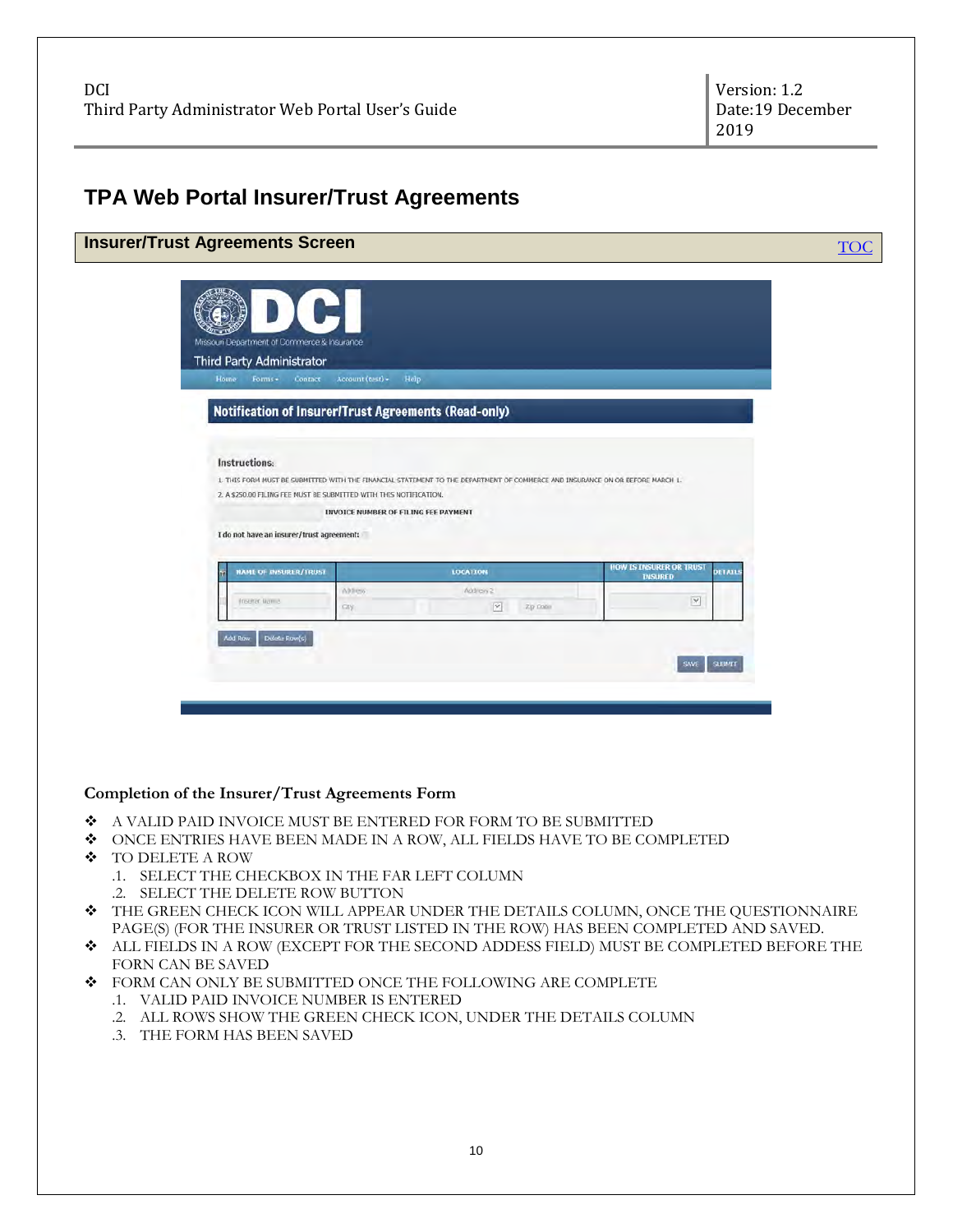# <span id="page-10-0"></span>**TPA Web Portal Questionnaire**

<span id="page-10-1"></span>

|             | <b>Insurer/Trust Name: Test Trust</b> |                    |                         |                       |                                                                                |                            |
|-------------|---------------------------------------|--------------------|-------------------------|-----------------------|--------------------------------------------------------------------------------|----------------------------|
|             | No Details: $\Box$                    |                    |                         |                       |                                                                                |                            |
| $ \vec{v} $ | <b>ENTITY NAMES</b>                   | <b>CITY</b>        | <b>STATE</b>            | <b>TYPE OF ENTITY</b> | <b>SERVICES PROVIDED</b>                                                       | <b>RESIDENTS ERISA</b>     |
|             | Names of Entities                     | <b>Entity City</b> | $\overline{\mathbf{v}}$ | $\blacktriangledown$  | ADMINISTRATIVE SERVICES<br>CLAIMS ADMINISTRATION U<br><b>CLAIMS PROCESSING</b> | $\Box$<br><b>MO Reside</b> |

#### <span id="page-10-2"></span>**ENTERING ENTITY DETAILS**

- SELCETION OF "NO DETAILS" WILL SATISIFY ALL RULES ON PAGE.
- ONLY ONE "TYPE OF ENTITY" CAN BE SELECTED.
- USING THE CTRL KEY ALLOWS THE SELECTION OF MULTIPLE "SERVICES PROVIDED".
- TO DELETE A ROW
	- .1. SELECT THE CHECKBOX IN THE FAR LEFT COLUMN
	- .2. SELECT THE DELETE ROW BUTTON
- ALL FIELDS IN A ROW (EXCEPT FOR THE ERISA FIELD) MUST BE COMPLETED BEFORE THE FORN CAN BE SAVED
- ONCE ENTRIES HAVE BEEN MADE IN A ROW, ALL FIELDS HAVE TO BE COMPLETED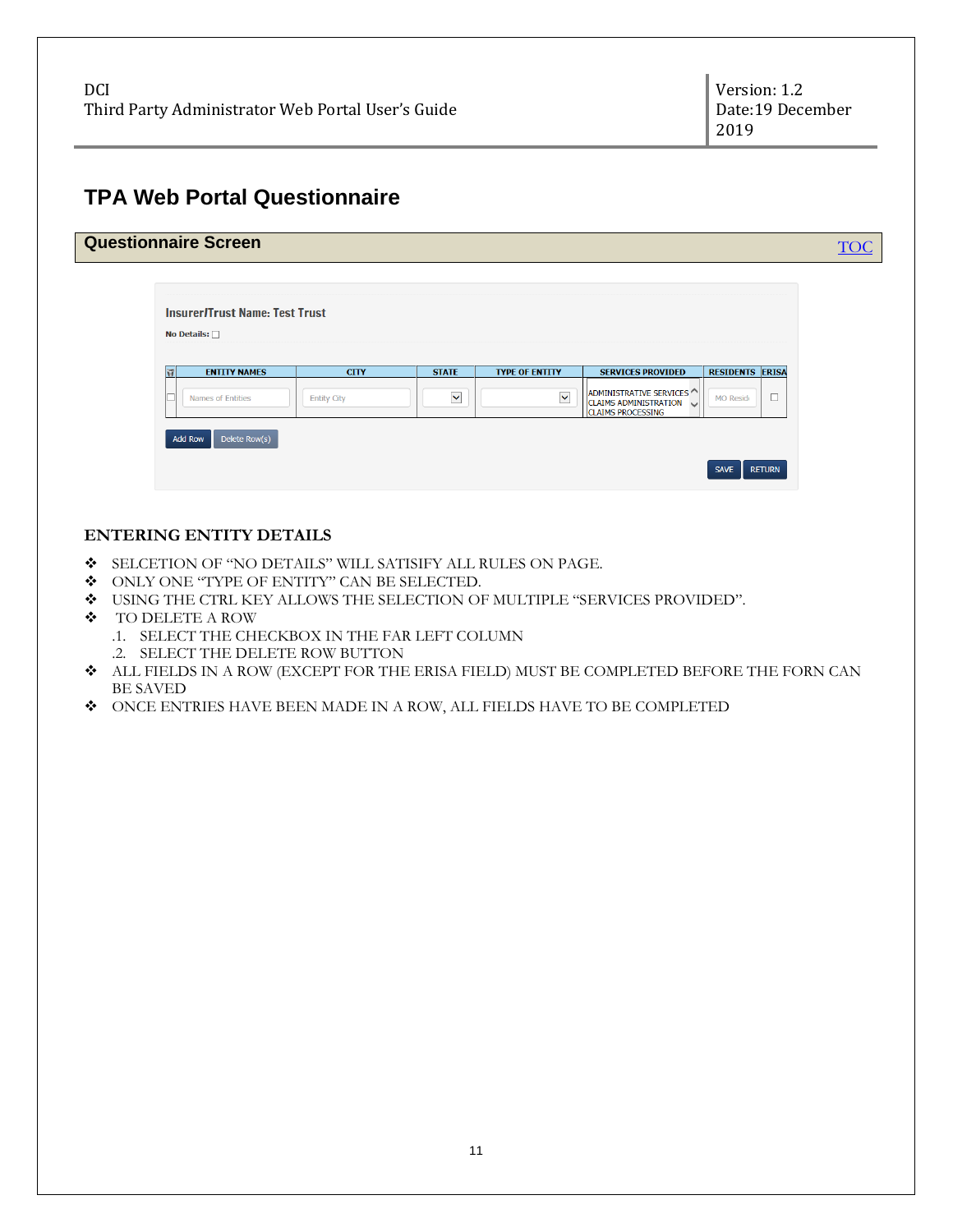## <span id="page-11-0"></span>**TPA Web Portal TPA 376.1092 Renewal**

#### <span id="page-11-1"></span>**TPA 376.1092 Renewal Screen** The Contract of the Contract of the Contract of Tocom Tocom Tocom Tocom Tocom Tocom Missouri Department of Commerce & Insurance Third Party Administrator Home Forms- Contact Account (test)- Help 376.1092 Renewal (Read-only) Under Section 376,1092.4 RSMo, the directory may refuse to issue a certificate of authority if the director determines that the administrator or any individual responsible for the conduct of affairs of the administrator has violated any of the following causes outlined in the statute. Please read the following very carefully and answer every question. If the<br>answer to any of the below is "yes" pleas All written statements submitted by the administrator must include an original signature. Please note that failure to disclose information relevant to this section may constitute cause for refusal to register the administrator or cause for discipline against the administrator's registration To your knowledge, has the administrator or any individual responsible for the conduct of affairs of the administrator: Question **Attach Further Expl** 1. Had an insurance or an administrator license denied or revoked for cause by any state? YES NO If yes, provide an explanation: 2. Been subject to any form of criminal action by any federal or state court or agency resulting in some form of discipline or sanction? YES NO If yes, provide an explanation: 3. Been subject to any form of civil action by any federal or state court or agency resulting in some form of discipline or sanction? .YES NO If yes, provide an explanation: 4. Been subject to any form of administrative action by any federal or state court or agency resulting in some form of discipline or sanction? YES NO If yes, provide an explanation: By submission of the form the administrator understands and agrees to the following provisions: In accordance with 376.1092.3 RSMo, the administrator understands it shall make available for inspection by the director copies of all contracts with insurers or other persons using the services of the administrator. In accordance with 376.1092.5 RSMo, the administrator understands the certificate of authority is renewable annually. Furthermore, it is the administrator's responsibility to maintain their registration with the Department. In accordance with 376.1092.6 RSMo, the administrator understands it shall immediately notify the director of any material change in its ownership, control, or other fact or circumstance affecting its qualification for a certificate of authority in this state. SUBMIT

#### <span id="page-11-2"></span>**COMPLETION OF THE 376.1092 RENEWAL FORM**

- **EACH OUESTION MUST BE ANSWERED**
- IF "YES" IS ANSWERED:
	- .1. THE "IF YES, PROVIDE AN EXPLANATION" COMMENT FIELD APPEARS FOR THAT QUESTION
	- .2. THE "BROWSE" BUTTON WILL UNLOCK, FOR NAVIGATION TO THE .PDF DOCUMENT THAT WILL SUPPORT THE "YES" ANSWER

.2.1. MULTIPLE FILES MAY BE SELECTED FOR SUPPORT OF THE "YES" ANSWER.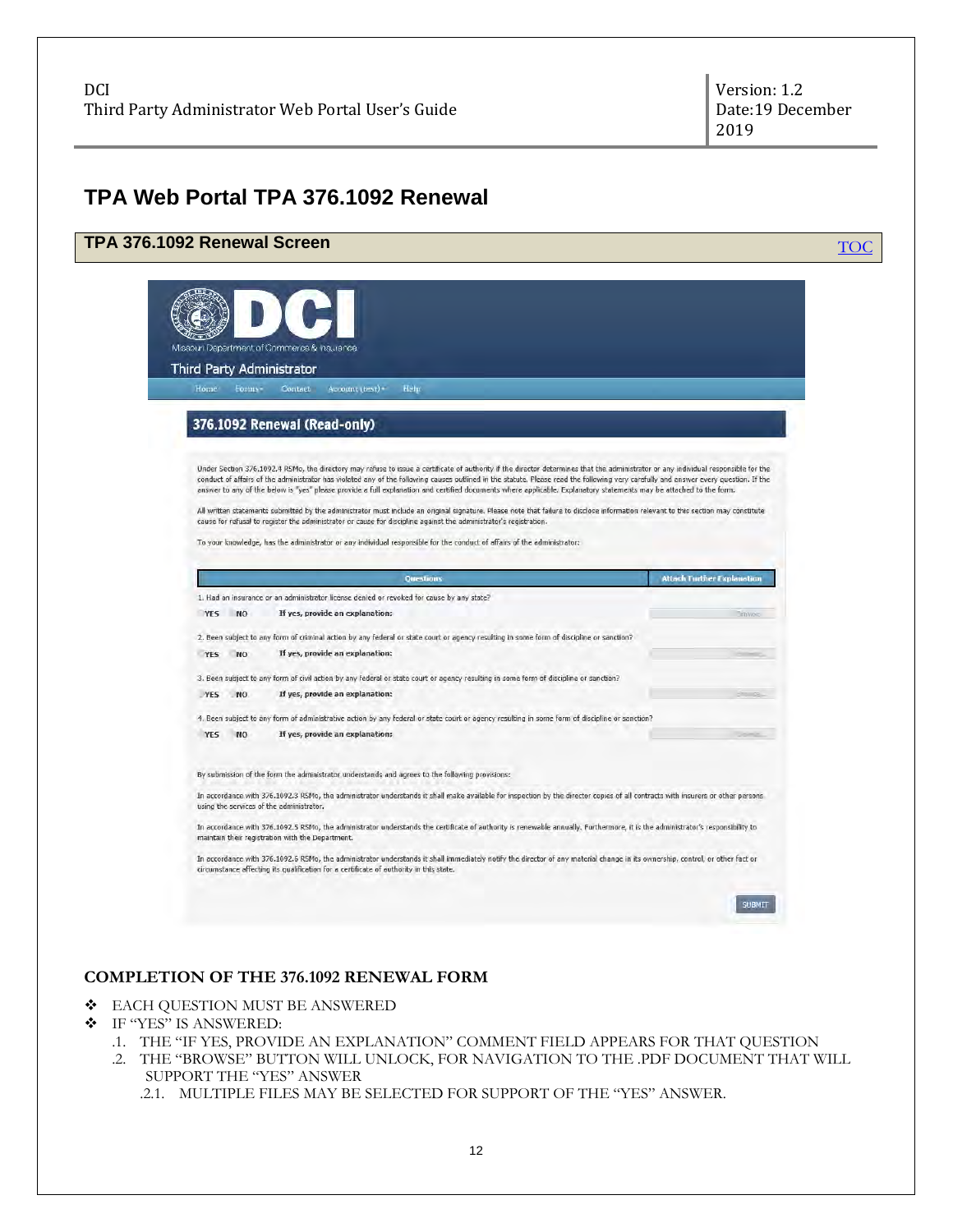## <span id="page-12-0"></span>**TPA Web Portal Document Upload**

<span id="page-12-1"></span>

#### <span id="page-12-2"></span>**USING THE DOCUMENT UPLOAD SCREEN**

- USE THE "BROWSE" FOR NAVIGATION TO THE .PDF DOCUMENT
- SELECT THE DOCUMENT TYPE, WHICH MOST CLOSELY DESCRIBES THE DOCUMENT BEING UPLOADED
- DOCUMENTS MUST BE IN THE .PDF FORMAT AND CANNOT EXCEEDE 15 MB
- DOCUMENTS THAT CONTAIN PERSONALLY IDENTIFIABLE INFORMATION (PII), SUCH AS BIOGRAPHIES, MUST BE PHYSICALLY MAILED